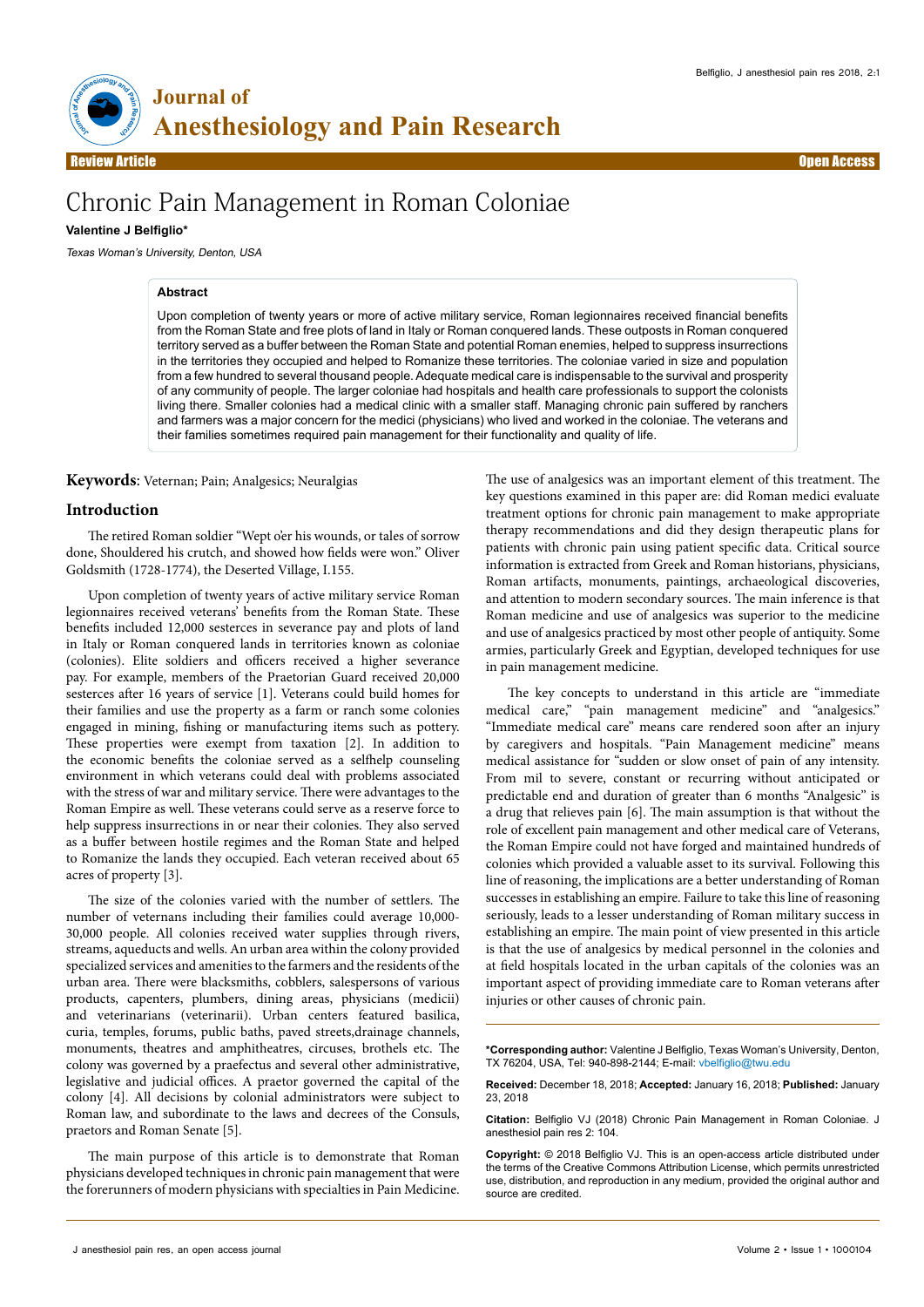There were two major periods of Roman medicine. From 753 B.C. until 27 B.C. medical practices were primitive and combined with theological beliefs. Romans offered intercessory prayers to several deities. Among them were Apollo, Bona Dea, Febris and Endovelicus. Verminius was a god who protected horses and cattle from diseases [7]. Many people of faith continue to pray for good health. This is especially true of Christian scientists, who believe that sickness is an illusion that can be corrected by prayer alone [8]. Medical science continued to evolve throughout Roman history. It reached its zenith during the life of Claudius Galenus (Galen) (A.D. 129-200) and this article focuses upon this period of Roman medicine. During his period Roman standards of public health and hygiene surpassed medical advances as the Romans correctly believed that it was better to maintain health than depend on medical cures. The Romans learned the medical techniques of people throughout the Empire and applied them in the treatment of patients. Foremost among them were the Greek physicians, such as Hippocrates (460-370 B.C.), but also Egyptian physicians. Thus ancient Roman medicine was derived from Greek medicine and the colonists were assisted by medical practices and superior hygienic conditions.

#### **Primary Sources**

Aulus Cornelius Celsus (first century A.D.) who wrote a study of medical techniques and medicine [9], Pedanius Dioscorides (A.D 40- 80) who compiled an extensive materia medica of drugs and other substances used in medicine [10], Claudius Galenus (AD 129-ca.205) compiled a systematic approach to medical procedure [11], and Flavius Renatus Vegetius (4<sup>th</sup> century A.D.) who discussed sanitation and hygiene at military encampments and preserving the health of soldiers [12]. Theodorus Priscianus (4<sup>th</sup> century A.D.) wrote a study about skin diseases and wounds [13] and Quintus Gargilius Martialis (3rd century A.D.) specialized in dietetics, including foods useful to helping wounds heal and those possessing analgesic properties. Pliny the Elder (A.D. 23-79) recorded on science, agriculture and medicine [14]. Scribonius Largus (A.D. 1-50) created a list of 271 prescriptions used by medici throughout the empire [15].

## **Major Causes of Chronic Pain**

Ancient Roman veterans and their families suffered from chronic pain for the same reasons that veterans and non-veterans suffer from chronic pain today. Some common causes are nerve damage and injuries that fail to heal properly. These injuries were often sustained on the battlefield when the veteran was on active duty or on the farm of ranch while the veteran toiled to raise crops or livestock on coloniae. The causes of chronic intractable pain have many causes, including carcinomatosis; invasion or compression syndromes due to cancer; mental illness; neurological disorders such as neuralgias, phantom limb pain, nerve entrapment syndromes, spinal cord damage, myofascial syndromes or thalmic syndrome pain [6].

In many cases the source of chronic pain can be complex and difficult difficult to diagnose. Some kinds of common pain have numerous causes. Signs of common pain include sleep disturbance, irritability, appetite disturbance, constipation, psychomotor retardation, decreased pain tolerance, social withdrawal, and mental depression. Ancient medici often had to try a number of different types of steps to cure a patient or achieve remission. Chronic pain is managed by diagnosing the underlying causes and attempting to remove it or reduce its intensity; use of drugs appropriate for the severity and type of pain; Use of noninvasive measures such as application of heat, cold, manipulation or splint, and relaxation therapy [6].

## **Pain Management at the Veteran's Homestead**

Medici often visited sick or injured veterans and their families at their homresteads. There were advantages to the physician and patient to these visits. The visits provided a unique perspective on patients' environment and health problems. Homestead calls sometimes reduced hospital admissions and re-admissions. Common indications for homestead visits were management of acute or chronic illnesses, and palliative care." In addition to peforming a clinical assessment Homestead visits involved the observing of patients performing daily activities, reconciling medical discrepancies, and evaluating homestead safety. Homestead calls were often clustered by geographic location except in emergencies. Medici rendered advanced aid to wounded patients. They carried leather pouches containing medications for agitation, dehydration, dyspnea, heart failure, pain, fever, counterirritants and seizures. Examples are: dried aloe for use as an anti-hemorrhagic, "acetum" (vinegar) for use as an antiseptic, and henbane seeds (Hyoscyamus niger) in an ointment prepared with wool fat (lanolin) and small amphora containg a draught of opium or mandrake for pain. They also carried bandages made of linen and wool. ("absus") If the wound or illness was mild, the patient would return to work in the fields in a few days. If the wound or illness was serious the medicus could suppress bleeding with a tourniquet, give preliminary treatment for the illness, and evacuate the patient by stretcher and wagon pulled by horses to the hospital ("valetudinarium"). Although "valetudinarium" is usually translated from the Latin as hospital, it could also represent a medical clinic established at the capitol of the colonia [16].

Spine and disc problems and joint pain were common ailments suffered by ranchers and farmers working in coloniae. The medici recommended a variety of exercises to help mediate against chronic pain caused by activities associated with farming and ranching. Pelvic tilts, hamstring stretches, partial sit-ups, hip stretches, wall slides and press-ups helped manage spine and disc problems. Bilateral ankle dorsiflexion, calf raises, gastrocnemius stretches, heel slides, long arc quads, seated dorsiflexion, seated and standing knee flexion stretches, straight leg raises and other exercises helped manage chronic knee pain [12]. There were a variety of other exercises prescribed for other parts of the body. The quality of the patient caregiver was an important consideration.

### **Pain Management in the Hospital**

The average colonial hospital occupied an area of 6,000 square feet and could accommodate between 250-500 patients. In the event of epidemics, tents could be set up near the hospitals. Every hospital had wards, a surgical suite, corridors, administrative offices, dining hall and drainage system. The valetudin ariae (hospitals) served infirmaries in most cases. However, they could administer herbal, mineral and physical regimens to address pain, including surgical procedures. There were lavatories, kitchens, baths, and storage rooms for medical instruments and medical herbs. The bath area was also used as an exercise area. Medical herbs were grown outside the hospital in a garden area reserved for that purpose. Every hospital had a number of physicians, including specialists, nurses, orderlies and other staff. Pain medicines and other forms of medication were prepared by "seplasiarius" (a pharmacist specializing in the preparation of administered drugs). The "medicus primus" (chief medical officer) was in charge of the hospital and its personnel.He reported directly to the praefectus of the colony.The "optio valetudinarius" (hospital executive officer) and "optio convalescentium" (physician's assistant in charge of